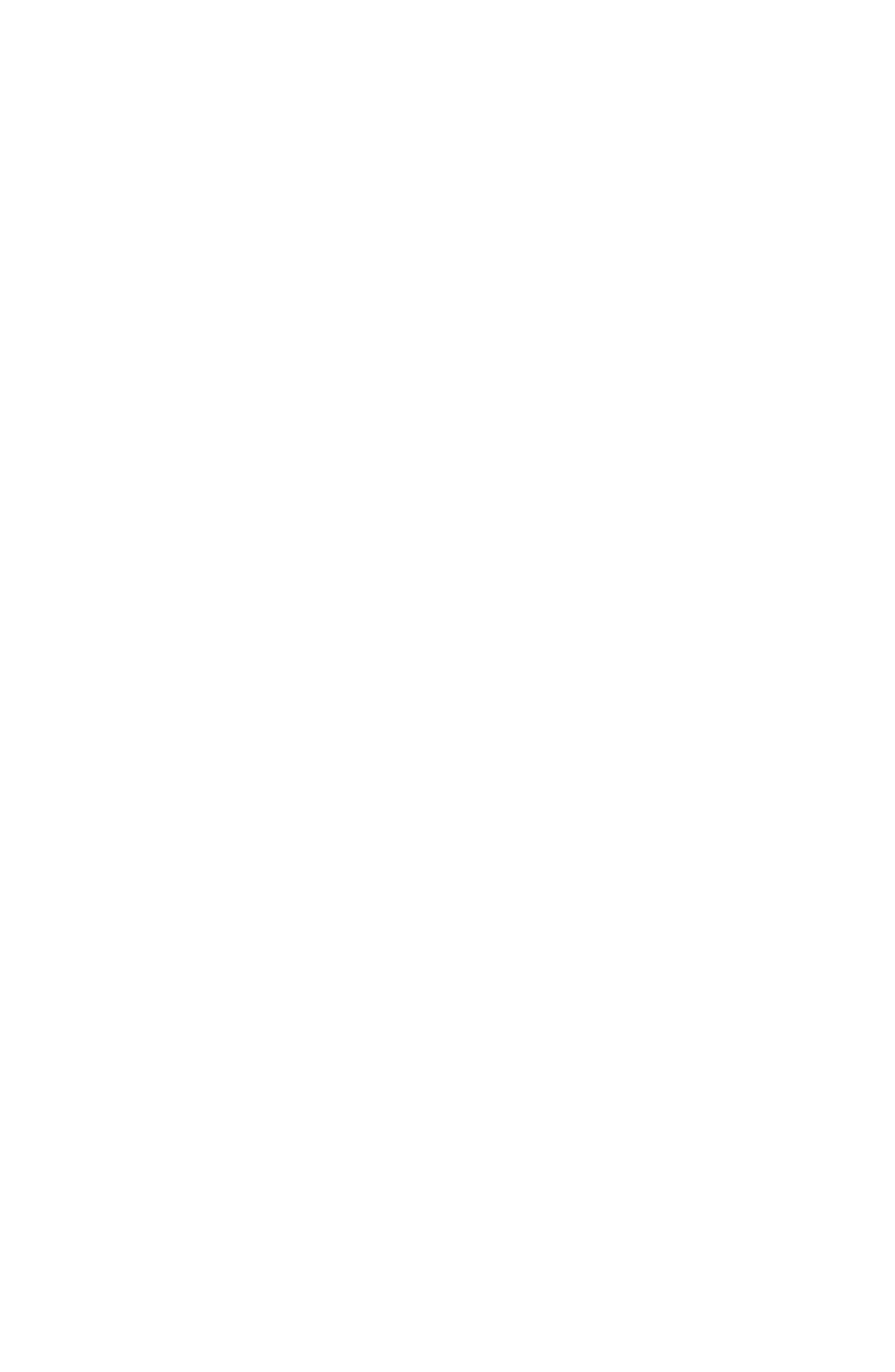# Insights from Judaism, Islam, and Buddhism **The Greening of Faith**

Tobias Winright, editor

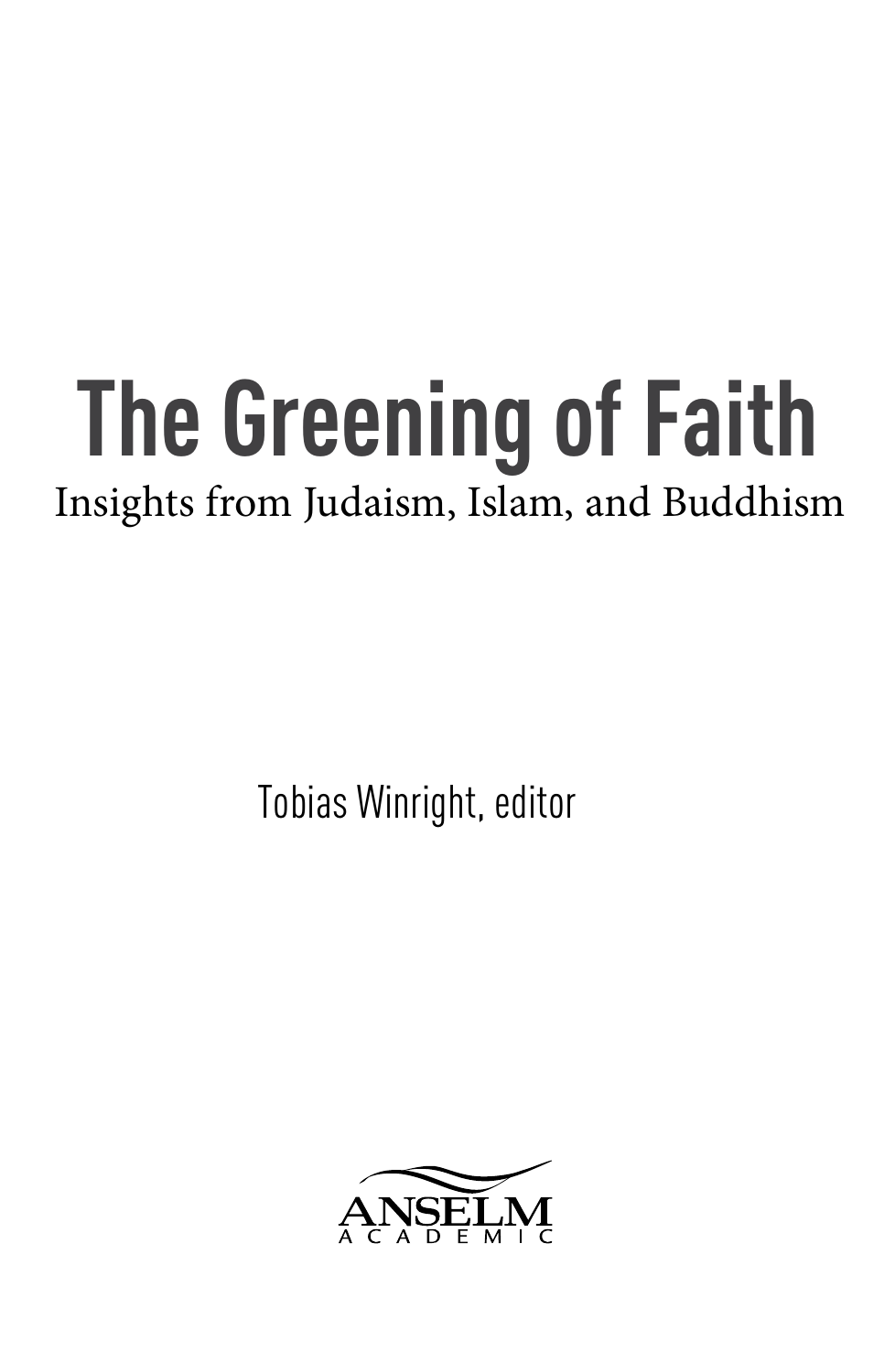#### PUBLISHER ACKNOWLEDGMENTS

Thank you to the following individuals who reviewed this work in progress:

Mark Graham *Villanova University, Villanova, Pennsylvania*

Kevin J. O'Brien *Pacific Lutheran University, Tacoma, Washington*

Monserrate Ocampo *Saint John's University, Jamaica, New York*

Kathleen O'Gorman *Loyola Institute for Ministry, New Orleans, Louisiana*

Created by the publishing team of Anselm Academic.

Cover images royalty free from iStock

Unless otherwise noted, all quotations from the *Qur'an* in chapter 2 are from *The Qur'an: A New Translation,* by M. A. S. Abdel Haleen. New York: Oxford University Press, 2005. © 2004, 2005 by M. A. S. Abdel Haleen.

Copyright © 2017, 2011 by Anselm Academic, Christian Brothers Publications, 702 Terrace Heights, Winona, Minnesota 55987-1320, *www.anselmacademic.org*. All rights reserved. No part of this book may be reproduced by any means without the written permission of the publisher.

Printed in the United States of America

E7079

ISBN 978-1-59982-932-6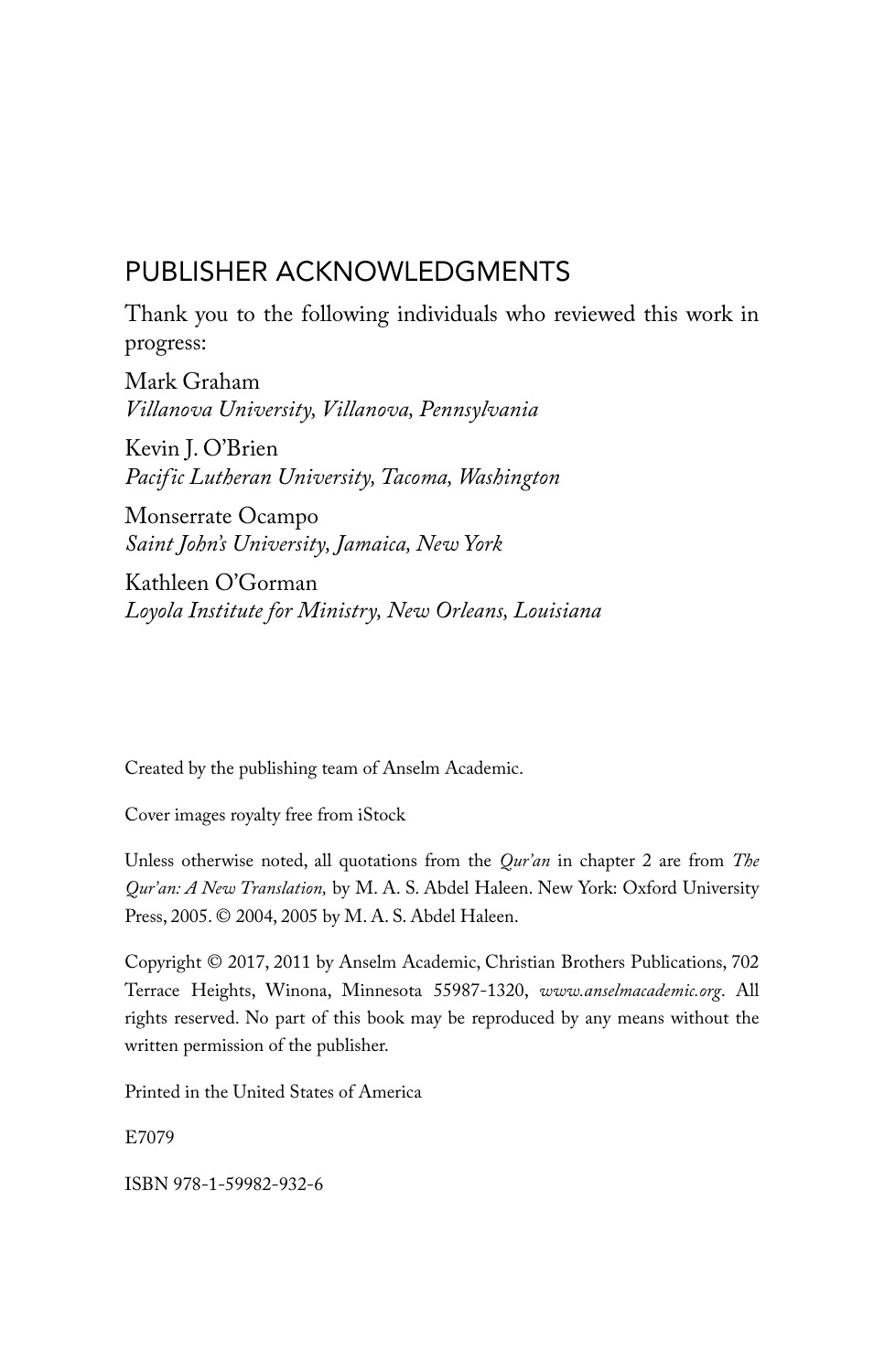# CONTENTS

| Introduction                                                                                                                             |
|------------------------------------------------------------------------------------------------------------------------------------------|
| Chapter 1-Judaism and the Care for God's Creation 2                                                                                      |
| Hava Tirosh-Samuelson                                                                                                                    |
| Introduction                                                                                                                             |
| The Principles of Jewish Environmental Ethics                                                                                            |
| The Sanctification of Nature in Rabbinic Judaism                                                                                         |
| Understanding God's Creation in Medieval Philosophy<br>and Kabbalah                                                                      |
| Nature and Renewal in Modern Jewish Thought                                                                                              |
| Contemporary Jewish Environmentalism                                                                                                     |
| Chapter 2-Greater than the Creation of Mankind<br>(Qur'an 40:57): Creation as the Divine Signature<br>in Qur'anic and Sufi Revelation 36 |
| June-Ann Greeley                                                                                                                         |
| Introduction                                                                                                                             |
| Green Islam?                                                                                                                             |
| The Qur'an as the Primary Guide for Environmental<br>Consciousness                                                                       |
| Environmental Themes in the Qur'an                                                                                                       |
| Chapter 3-Why Does the Buddha Close His Eyes<br>in My Eden? A Buddhist Ecological Challenge<br>and Invitation to Christians 56           |
| David Clairmont                                                                                                                          |
| Introduction                                                                                                                             |
| <b>Buddhist Views and Buddhist Worlds</b>                                                                                                |
| The Buddha's Teaching on Nature and Ecological Ethics                                                                                    |
| The Buddha's Teaching on Creation and God(s)<br>Contemporary Buddhist Ecological Movements                                               |
|                                                                                                                                          |
|                                                                                                                                          |
|                                                                                                                                          |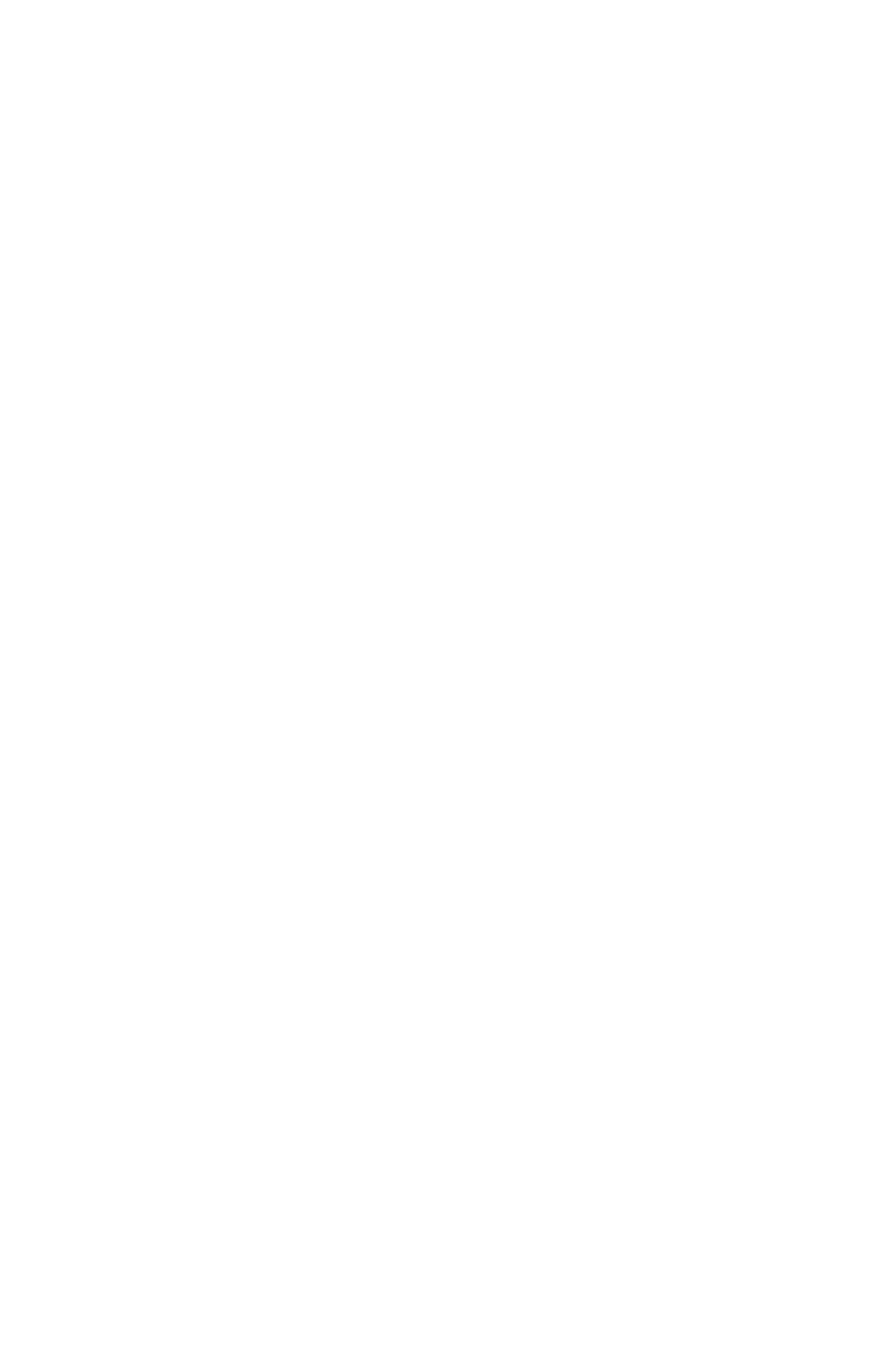### INTRODUCTION

The chapters in this volume are excerpted from *Green Discipleship: Catholic Theological Ethics and the Environment* (© 2011, Anselm Academic), edited by Tobias Winright. The three chapters consider the "greening of faith" in three religions other than Christianity. *Nostra Aetate* (Declaration on the Relationship of the Church to Non-Christian Religions), from the Second Vatican Council, taught that the Catholic Church "rejects nothing which is true and holy" in other world religions, and it exhorted Catholics to "prudently and lovingly, through dialogue and collaboration with followers of other religions and in witness of Christian faith and life, acknowledge, preserve, and promote the spiritual and moral goods found among these [people], as well as the values in their society and culture."<sup>1</sup> In chapter 1, historian and Jewish studies professor Hava Tirosh-Samuelson canvasses, in addition to the Hebrew Bible, a wide range of literary sources in the history of Judaism that articulate deep ecological concerns that could inspire conservation policies and a distinctive Jewish ecotheology. In chapter 2, June-Ann Greeley introduces ecological conversation underway in Islam, especially centering on the *Qur'an*. And in chapter 3, David Clairmont examines early teachings that have been central to Buddhist approaches to moral problems, how these teachings relate to Buddhist interpretations of the natural world, and how Buddhist critiques about ideas of God and creation relate to Buddhist ecological teachings today.

<sup>1.</sup> *Nostra Aetate* (Declaration on the Relationship of the Church to Non-Christian Religions), in *The Documents of Vatican II*, ed. Walter M. Abbott, SJ (Piscataway, NJ: New Century Publishers, 1966), 662–63, no. 2.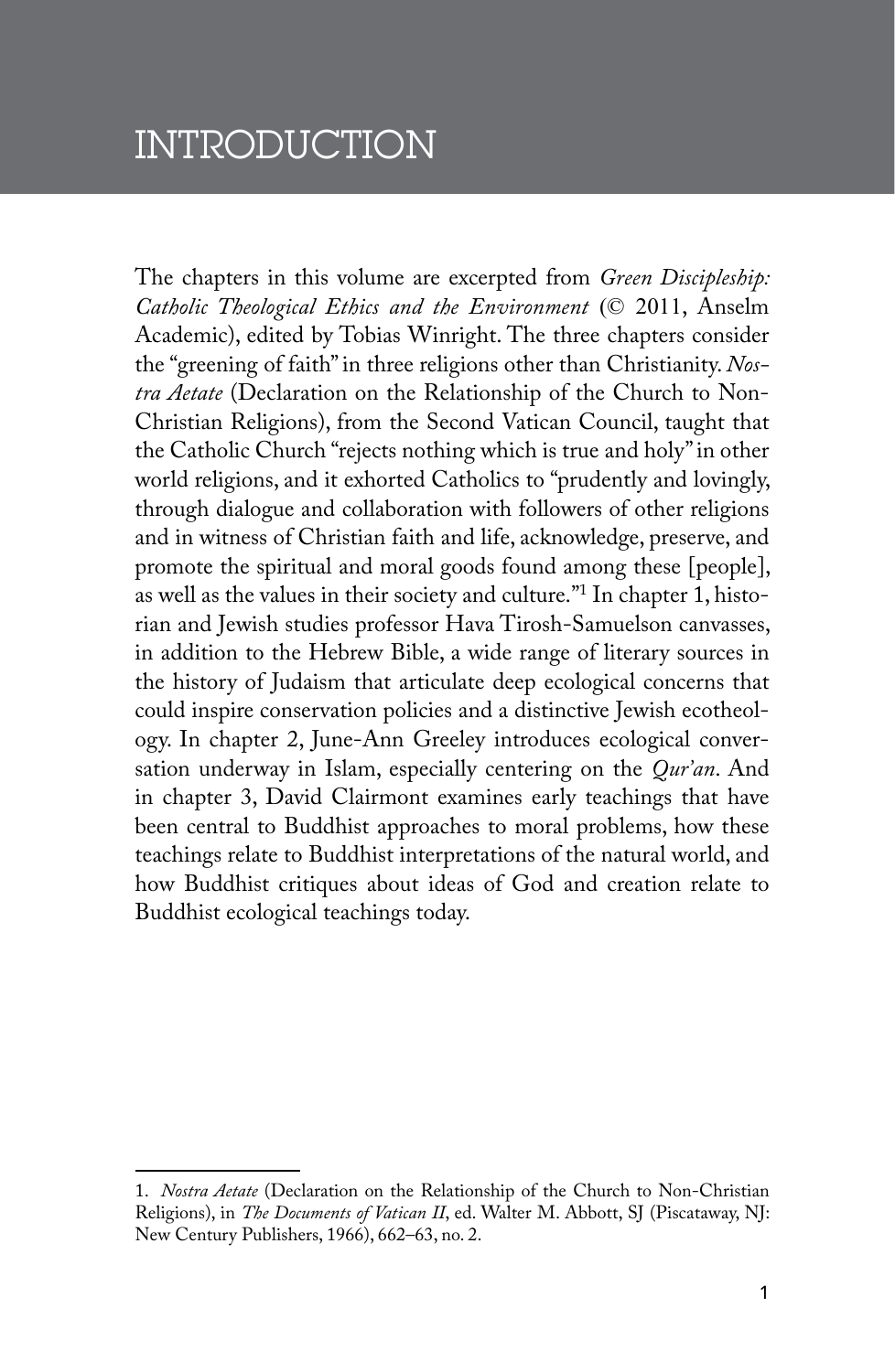## JUDAISM AND THE CARE FOR GOD'S CREATION

*Hava Tirosh-Samuelson* 

#### KEY TERMS

Torah rabbinic Judaism Sukkot festival of Tu B'shvat Kabbalah

Hasidism teshuvah Eco-Kosher Tikkun Olam

#### INTRODUCTION

The literary sources of Judaism—the Bible, the Mishnah, the Babylonian and Jerusalem Talmuds, Jewish philosophy, kabbalah and Hasidism, and modern Jewish thought—have much to say about the natural world and about humanity's obligation to care for God's creation. Although the Bible allows humans to use natural resources to benefit themselves, it sets specific limits on the use of natural resources, forbids wanton destruction, and spells out how to care for God's creatures. The concern for nature and respect for its inviolability characterize Jewish environmental ethics of responsibility, which sees a causal link between the moral and religious quality of human life and the well-being of the natural world. Throughout its long evolution under changing historical circumstances, the Jewish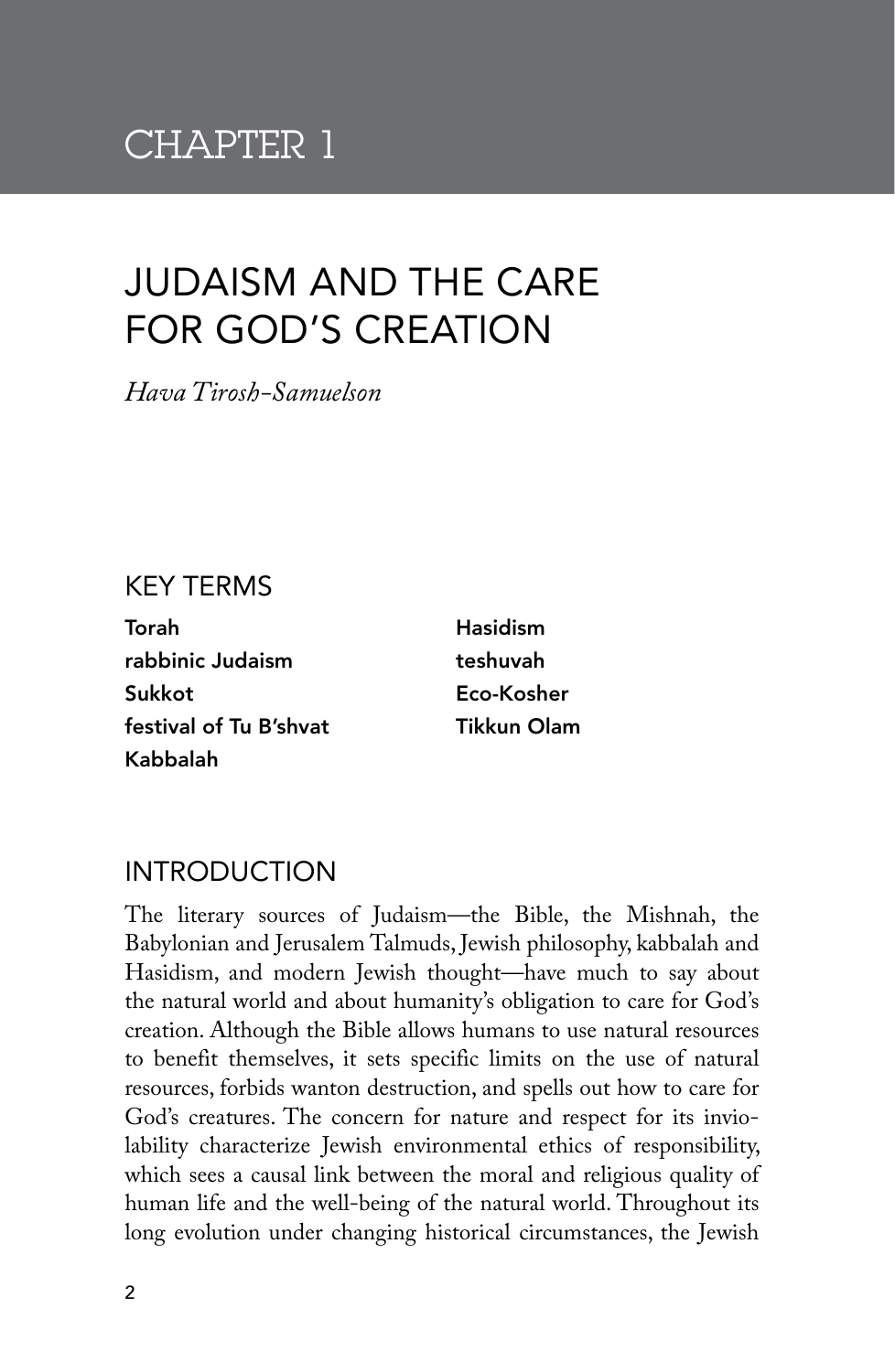tradition has articulated deep ecological concerns that could inspire conservation policies and a distinctive Jewish ecotheology.1

#### THE PRINCIPLES OF JEWISH ENVIRONMENTAL ETHICS

The Hebrew Bible is the literary evidence of ancient Israelite religion and the canonic scripture of Judaism. It also reflects the agrarian conditions of ancient Israel,<sup>2</sup> even though the priests and scribes who composed it were not themselves farmers. The biblical text came into existence in a complex editorial process that lasted several centuries (roughly from the seventh century BCE to the first century CE). During the Second Temple Period (516 BCE–70 CE), even though the Jerusalem Temple functioned as the political, spiritual, and administrative center of the Jewish people in the land of Israel, the Jews came to accept the Bible as their canonic text, regarding it as divinely revealed. Thus, the Bible shaped the collective identity and culture of the Jewish people through ongoing interpretation, adaptation, and application to changing historical circumstances.

The biblical narrative of creation is the basis of Jewish attitudes toward the natural world. The book of Genesis includes two creation narratives that present different, but not necessarily contradictory, views of the relationship between humanity and the natural world.3 The first creation narrative (Genesis 1:1—2:3) depicts the creation

<sup>1.</sup> For overviews of Jewish attitudes toward the natural world, see Hava Tirosh-Samuelson, "Judaism," in *Oxford Handbook of Religion and Ecology*, ed. Roger S. Gottlieb (Oxford: Oxford University Press, 2006), 25–64; Hava Tirosh-Samuelson, "Judaism," in *Encyclopedia of Religion and Nature*, vol. 2 (London: Continuum, 2005), 525–537, and other related essays in that encyclopedia.

<sup>2.</sup> See Daniel Hillel, *The Natural History of the Bible* (New York: Columbia University Press, 2006); Ellen E. Davis, *Scripture, Culture and Agriculture: An Agrarian Reading of the Bible* (Cambridge: Cambridge University Press, 2009); Evan Eisenberg, *The Ecology of Eden* (New York: Knopf, 1998).

<sup>3.</sup> For a good analysis of the two creation narratives that teases out the ecological differences between them, see Theodore Hiebert, *The Yahwist's Landscape: Nature and Religion in Early Israel* (New York and Oxford: Oxford University Press, 1996). For the theological implications of the biblical creation myth that distinguishes Israelite religion from its neighboring cultures, consult Jon D. Levenson, *Creation and the Persistence of Evil: The Jewish Drama of Divine Omnipotence* (Princeton, NJ: Princeton University Press, 1988).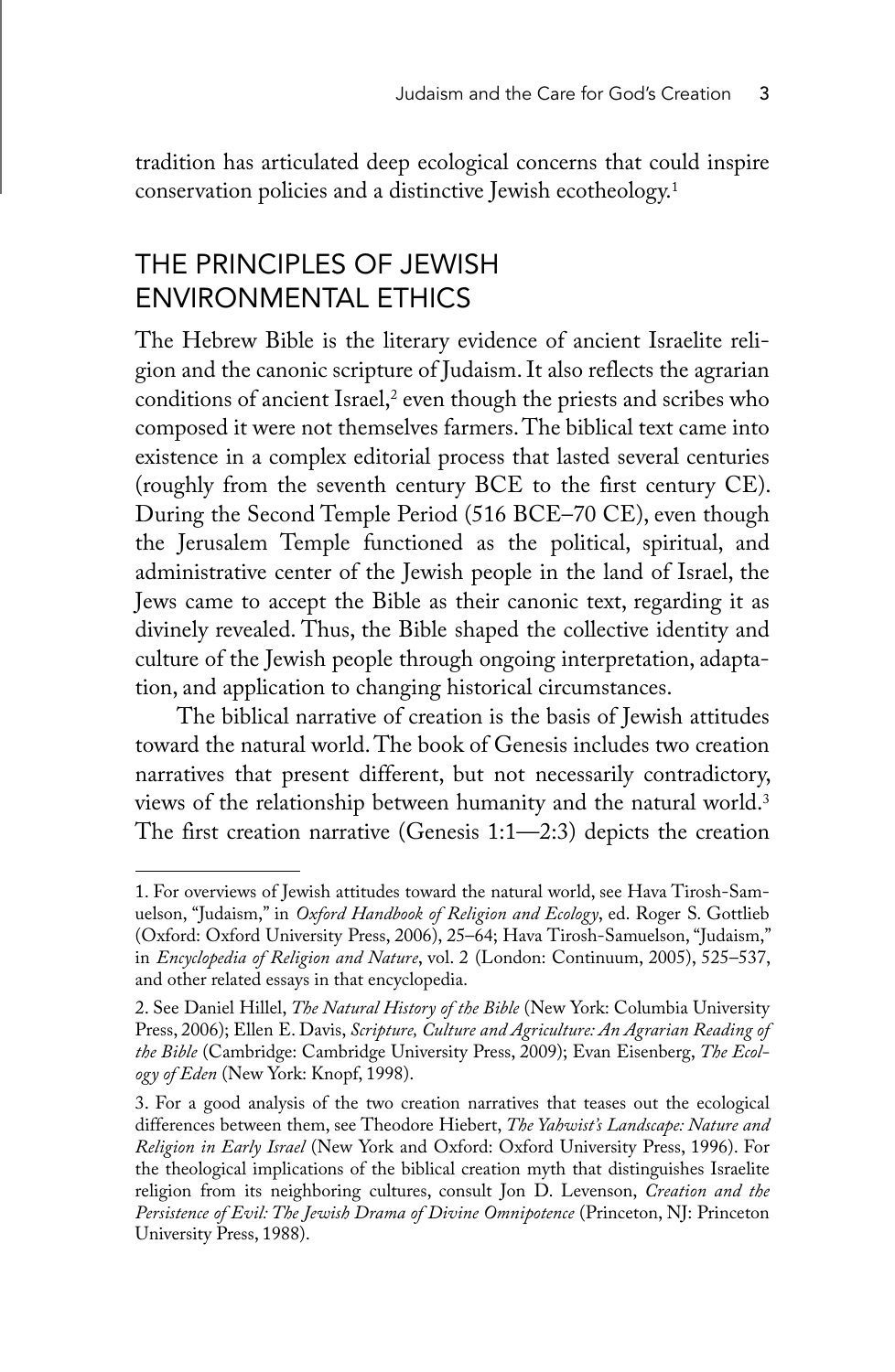of the material world as an act of ordering unordered chaos. This narrative sees creation as boundary formation, and it serves as the rationale for distinguishing the sacred and the profane, the permitted and the forbidden, such as clean and unclean foods, in the legal parts of the Bible and in postbiblical Judaism (see Leviticus 10:10–11; Leviticus 19; Deuteronomy 22:11).

In the first creation narrative, one animal, namely, the human, is presented as different from all others, because it was made in the "divine image" (*zelem elohim*) (see Genesis 1:26). By virtue of the divine image, the human receives the commandment to have dominion over other animals (see Genesis 1:28). The commandment clearly privileges the human species over others and calls the human to rule over other living creatures but does not give license to exploit Earth's resources, because Earth does not belong to humans but to God. The act of divine creation ends with rest on the seventh day, the Sabbath, imposing rest on nature.

The second creation narrative (Genesis 2:4—3:24) considers the origin of humanity through the Garden of Eden myth and highlights the link between the human earthling (*adam*) and the earth (*adamah*) from which the human comes and to which the human will return at death. God's breath transforms the earthling from the "dust of the earth" into a living being (*nefesh hayah*), thus establishing the direct link between humanity and God. This narrative places the human in the Garden of Eden "to serve and to keep it," or in a different translation "to till and protect it" (*leovdah u-leshomrah*), a command that implies farming activities such as tilling, plowing, and sowing, as well as the deep obligation toward the environment. This command is the basis of Jewish environmental ethics of responsibility that regards humans as stewards of nature, even though the term *stewards* does not appear in the Bible. The responsibility for the well-being of nonhuman creatures is manifested in broad legislation toward various aspects of nature.

Several land-based commandments in the Bible express the belief that "God is the rightful owner of the land of Israel and the source of its fertility; the Israelites working the land are but God's tenant-farmers who are obligated to return the first portion of the land's yield to its rightful owner in order to insure the land's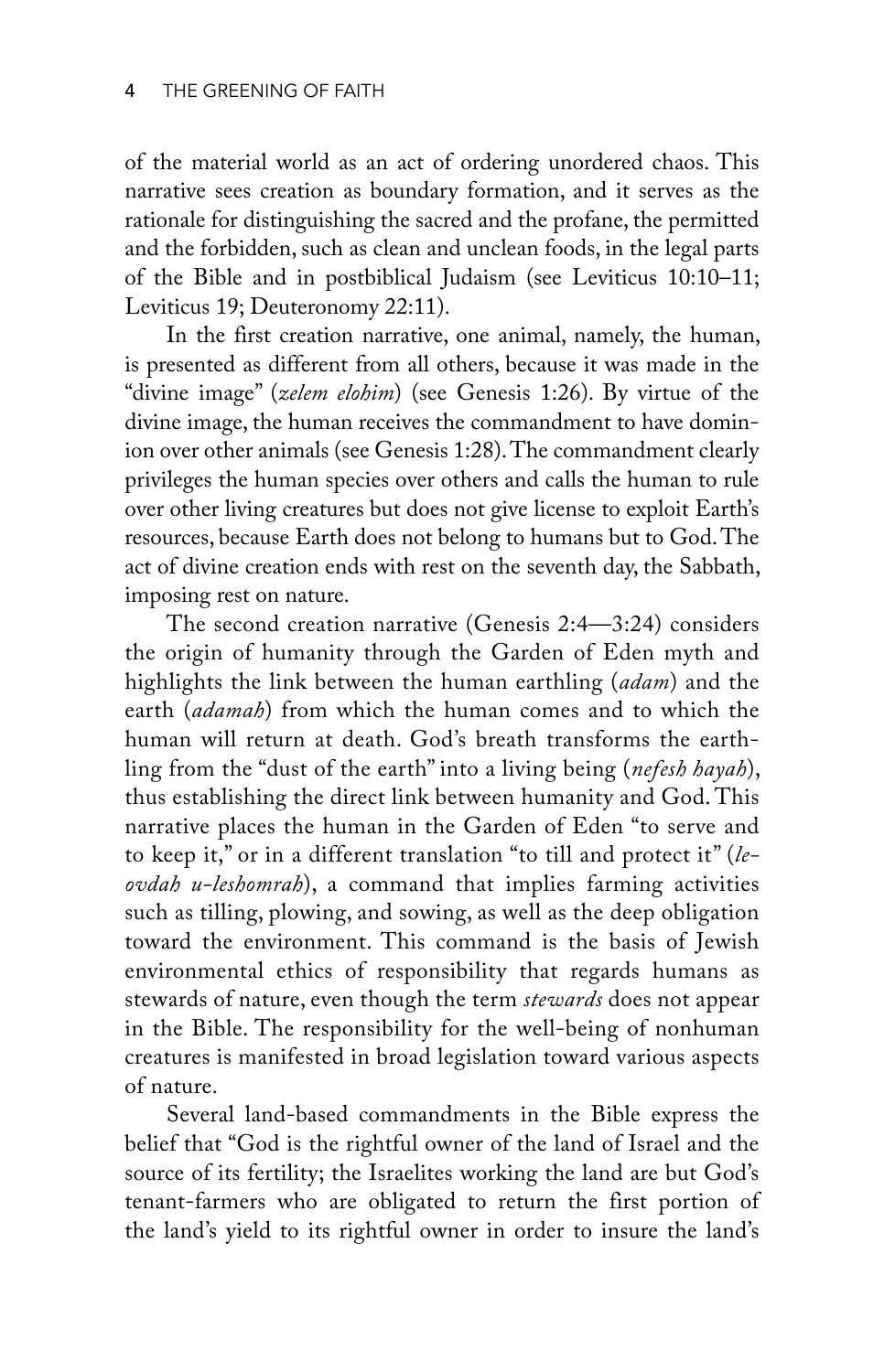continuing fertility and the farmer's sustenance and prosperity."4 Accordingly, the first sheaf of the barley harvest and the two loaves of bread made from the new grain are to be consecrated to God.5 The Bible articulates extensive protection of vegetation, especially trees. Leviticus 19:23 commands that during the first three years of growth, the fruits of newly planted trees or vineyards are not to be eaten (*orlah*), because they are considered to be God's property. Fruit-bearing trees are to be protected in wartime and must not be chopped down while the city is under siege (see Deuteronomy 20:19). Scripture thus recognizes the interdependence between humans and trees, on the one hand, and the capacity of humans to destroy natural things, on the other.

Also, when Israel conducts itself according to the laws of the Torah, the land is abundant and fertile, benefiting its inhabitants with the basic necessities of life—grain, oil, and wine—but when Israel sins, the blessedness of the land declines, and it becomes desolate and inhospitable (see Deuteronomy 11:6–11). Thus, the well-being of God's land and the moral quality of the people who live on the land are causally linked and both dependent on obeying God's will.

The Bible recognizes the diversity of species (literally "kinds") in the natural world (see Genesis 1:11–25). Biblical legislation expresses concern over the protection of diversification, such as Leviticus 19:19: "You shall not let your cattle breed with a different kind; you shall not sow your field with two kinds of seeds" (repeated in Deuteronomy 22:9–11). The Bible prohibits mixing different species of plants, fruit trees, fish, birds, and land animals, a prohibition clarified and further elaborated by the rabbis.

Limiting human consumption of animals and regulating all food sources is a major concern of the Bible and the Holiness Code. The laws of Leviticus 11 and Deuteronomy 14 are part of an elaborate system of purity and impurity affecting the sanctuary and the

<sup>4.</sup> Richard Sarrason, "The Significance of the Land of Israel in the Mishnah," in *The Land of Israel: Jewish Perspectives*, ed. Lawrence A. Hoffman (Notre Dame, IN: University of Notre Dame Press), 114.

<sup>5.</sup> On these and other agricultural commandments in the Bible, see Victor Raboy, "Jewish Agricultural Law: Ethical First Principles and Environmental Justice," in *Ecology & the Jewish Spirit: Where Nature & the Sacred Meet*, ed. Ellen Bernstein (Woodstock, VT: Jewish Lights, 2000), 190–199.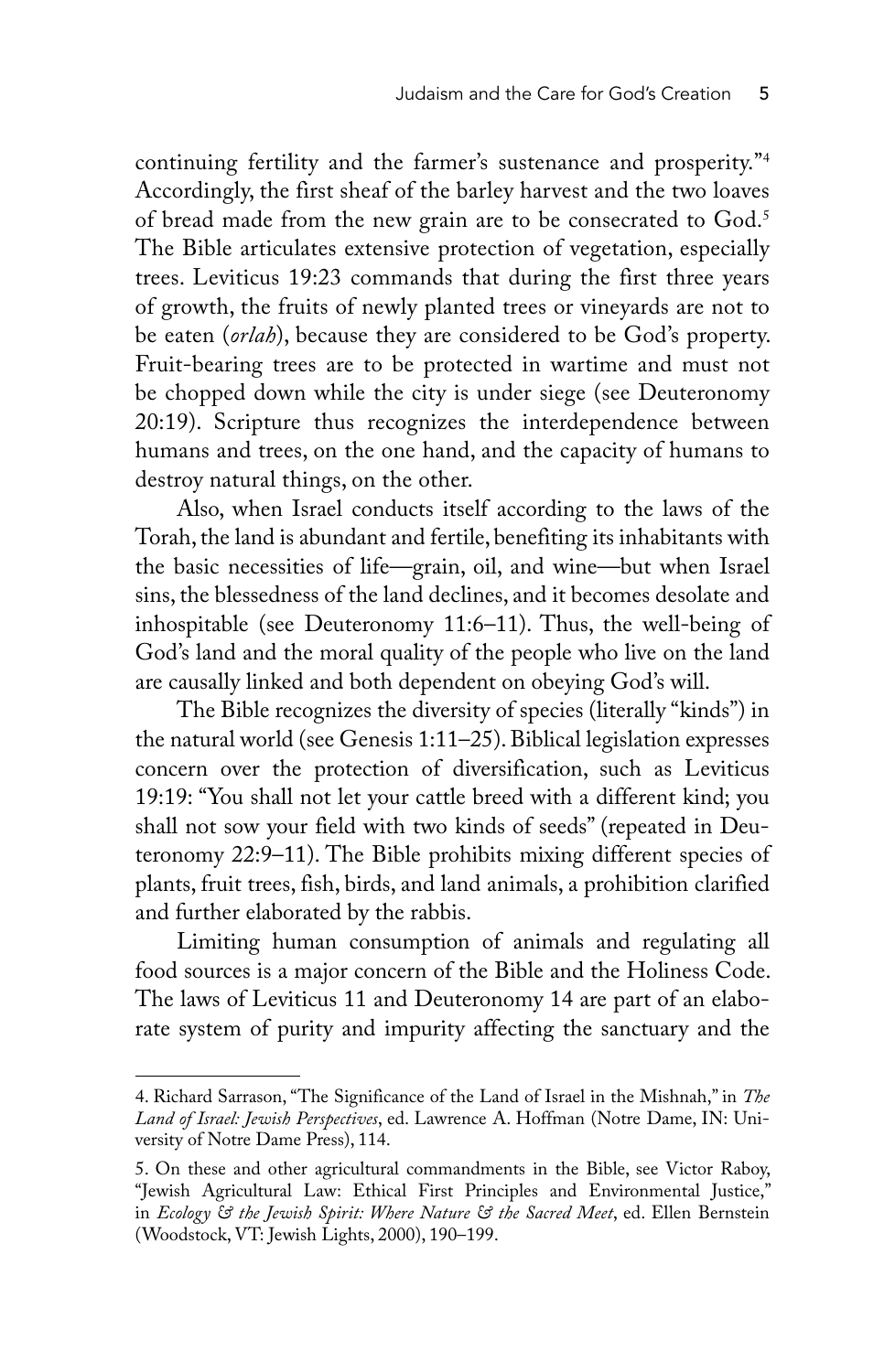priesthood, as well as the lives of individual Israelites.<sup>6</sup> In general, the Torah prohibits eating the meat of certain living creatures that are classified as impure or unclean, the ingestion of blood of any animals, the consumption of animal fat, and the eating of meat of the carcass of dead animals and fowls. The differentiation between clean and unclean animals, which is the core of Jewish dietary laws, has generated a lot of discussion about their internal logic. Some scholars explained that the unclean animals were those regarded as deities in neighboring cultures. Still others considered the means of locomotion as the crucial classificatory principle. However, the prohibition on consuming certain animals is also possible to explain as ecologically motivated.7

Animals (horse, mule, camel) that were domesticated could be kept by farmers for transportation and work on the field but not for consumption. The cow was used for work, milk, and meat, and the sheep and goat for milk and meat only. Water animals that could be eaten must have fins and scales (i.e., fish) but frogs, toads and newts were not to be eaten, perhaps because the authors of the Bible were aware that they benefit the ecosystem and control mosquitoes. Lobsters, oysters, and mussels are also forbidden, most likely because the coast of Palestine is not suited for them. All birds of prey, including owls, were forbidden for human consumption as well as all storks, ibises, herons, and species of bats. Once one realizes that many of the forbidden species were actually common in the land of Israel, it is possible to look at these prohibitions as extended protection of birds that are important to "maintaining the ecological equilibrium and serve as the most efficient control agents of species."8

Another deep ecological concern of the Bible is the perpetuation of life of nonhuman animals: "If you come on a bird's nest, in any tree or on the ground, with fledglings or eggs, with the mother sitting

<sup>6.</sup> See Jan J. Boersma, *The Torah and the Stoics; On Humankind and Nature; A Contribution to the Debate on Sustainability and Quality* (Leiden, Boston, Köln: Brill Academic, 2001), 113–188; Bryan David, *Cosmos, Chaos and the Kosher Mentality* (Sheffield: Sheffield Academic, 1995).

<sup>7.</sup> This approach is the gist of Aloys Hüttermann, *The Ecological Message of the Torah: Knowledge, Concepts, and Laws Which Made Survival in a Land of "Milk and Honey" Possible* (Atlanta: Scholars Press, 1999).

<sup>8.</sup> Ibid, 76.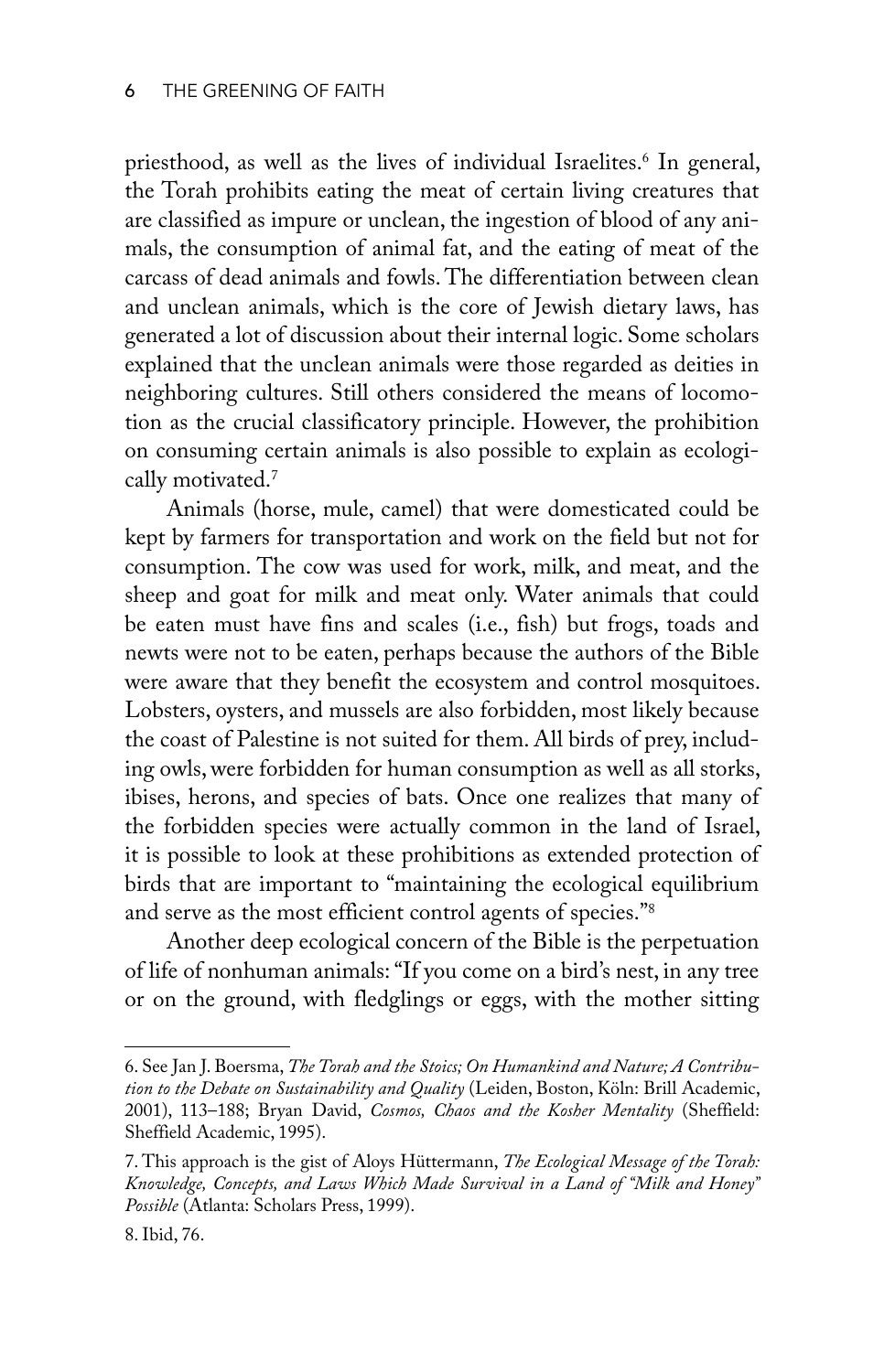on the fledglings or on the eggs, you shall not take the mother with the young. Let the mother go, taking only the young for yourself, in order that it may go well with you and you may live long" (Deuteronomy 22:6–7). By saving the mother, the Torah enables the species to continue to reproduce and avoid potential extinction. In addition, cruelty toward animals is prohibited because it leads to other forms of cruelty.9 The ideal is to create a sensibility of love and kindness toward animals to emulate God's attribute of mercy and fulfill the commandment "to be holy as I the Lord am holy" (Leviticus 19:2). Thus, in Deuteronomy 22:10, yoking an ass and an ox together is prohibited, because the uneven size could cause unnecessary suffering. The prohibition on "seething a kid in its mother's milk" (see Exodus 23:19; Exodus 34:26; Deuteronomy 14:21), which is the basis for an elaborate system of ritual separation of milk and meat products in rabbinic Judaism, is explained by the rabbis as an attempt to prevent cruelty in humans (*Deuteronomy Rabbah* 6.10). While Scripture does not forbid slaughtering animals for consumption or sacrifice or using eggs for human use, it curtails excess cruelty. Kindness to animals is a virtue of the righteous person, which is associated with the promise of heavenly rewards (see Proverbs 12:10).

The most distinctive feature of Jewish environmental legislation is the causal connection between the moral quality of human life and the vitality of God's creation. The corruption of society is closely linked to the corruption of nature. In both cases, the injustice arises from human greed and the failure of humans to protect the original order of creation. From the Jewish perspective, the just allocation of nature's resources is a religious issue of the highest order. The treatment of the marginal in society—the poor, the hungry, the widow, the orphan—must follow the principle of scriptural legislation. Thus, parts of the land's produce—the corner of the field, the gleaning of stalks, the forgotten sheaf, the separated fruits, and the defective cluster—are to be given to those who do not own land. By observing the particular commandments, the soil itself becomes holy, and the person who obeys these commandments ensures the religiomoral purity necessary to live in God's land. A failure to treat

<sup>9.</sup> See Ze'ev Levy, "Ethical Issues of Animal Welfare in Jewish Thought," *Judaism: A Quarterly Journal* 45 (1996), 45–57.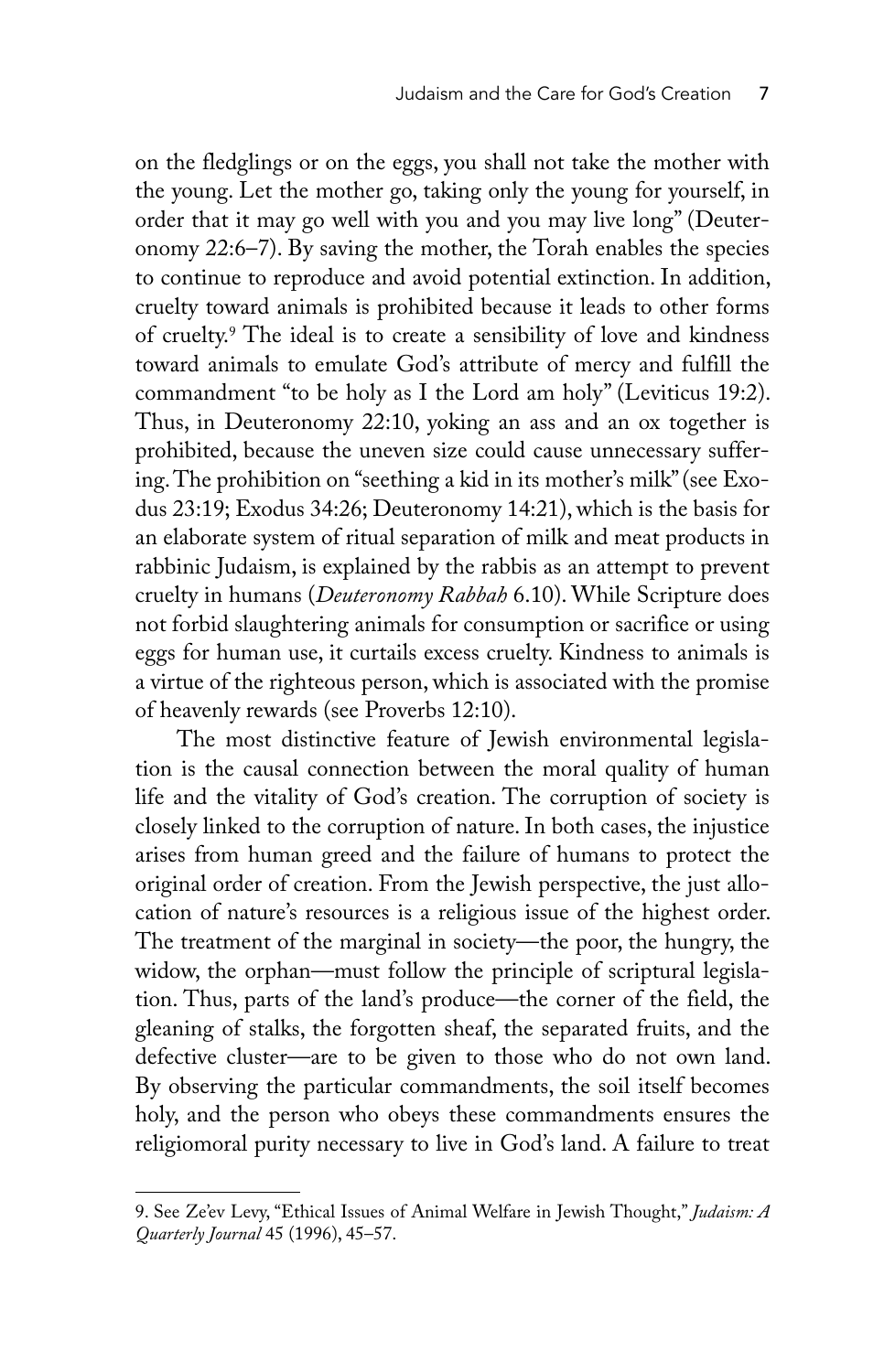other members of the society justly, so as to protect the sanctity of their lives, is integrally tied to acts extended toward the land. This aspect of Jewish ecological ethics is the foundation of the concept of "Eco-Kosher" promoted by contemporary Jewish environmentalists, as shown below.

The connection between land management, rituals, and social justice is most evident in the laws regulating the sabbatical year (*shemittah*).10 The sabbatical year is an extension of the laws of the Sabbath to Earth. On the Sabbath, humans create nothing, destroy nothing, and enjoy the bounty of Earth. As God rested on the seventh day, the Sabbath is viewed as the completion of the act of creation, a celebration of human tenancy and stewardship. The Sabbath teaches that humans stand not only in relation to nature but also in relation to the creator of nature. Most instructively, domestic animals are included in the Sabbath rest (see Deuteronomy 5:13–14). Specific cases exist in which it is permissible to violate the laws of the Sabbath to help an animal in distress. Thus, one must alleviate the suffering of an animal that has fallen into a cistern or ditch on the Sabbath, to bring food or pillows and blankets to help it climb free. The normal restrictions against such labors on the Sabbath are waived. Cattle must be milked and geese fed, lest the buildup of milk in the cow or hunger in the geese cause suffering to a living being. The observance of the Sabbath is a constant reminder of the deepest ethical and religious values that enable Jews to stand in a proper relationship with God.

During the sabbatical year, it is forbidden to plant, cultivate, or harvest grain, fruit, or vegetables or even to plant in the sixth year to harvest during the seventh year. Crops that grow untended are not to be harvested by the landlord but are to be left ownerless (*hefqer*) for all to share, including poor people and animals. The

<sup>10.</sup> For discussion of the laws of the sabbatical year, consult Shlomo Riskin, "Shemitta: A Sabbatical for the Land; The Land Will Rest and the People Will Grow," in *Judaism and Ecology*, ed. Aubrey Rose (London: Cassell, 1992), 70–73; Gerald Blidstein, "Man and Nature in the Sabbatical Year," *Tradition: A Journal of Orthodox Thought* 8 (1996): 48–55. On modern attempts to live by the laws of the Sabbatical year, see Benjamin Bak, "The Sabbatical Year in Modern Israel," *Tradition* 1, no. 2 (1959), 193–199. For reflections on the theological relevance of biblical legislation today, see Arthur Waskow, "From Compassion to Jubilee," *Tikkun Magazine* 5, no. 2 (1990), 78–81.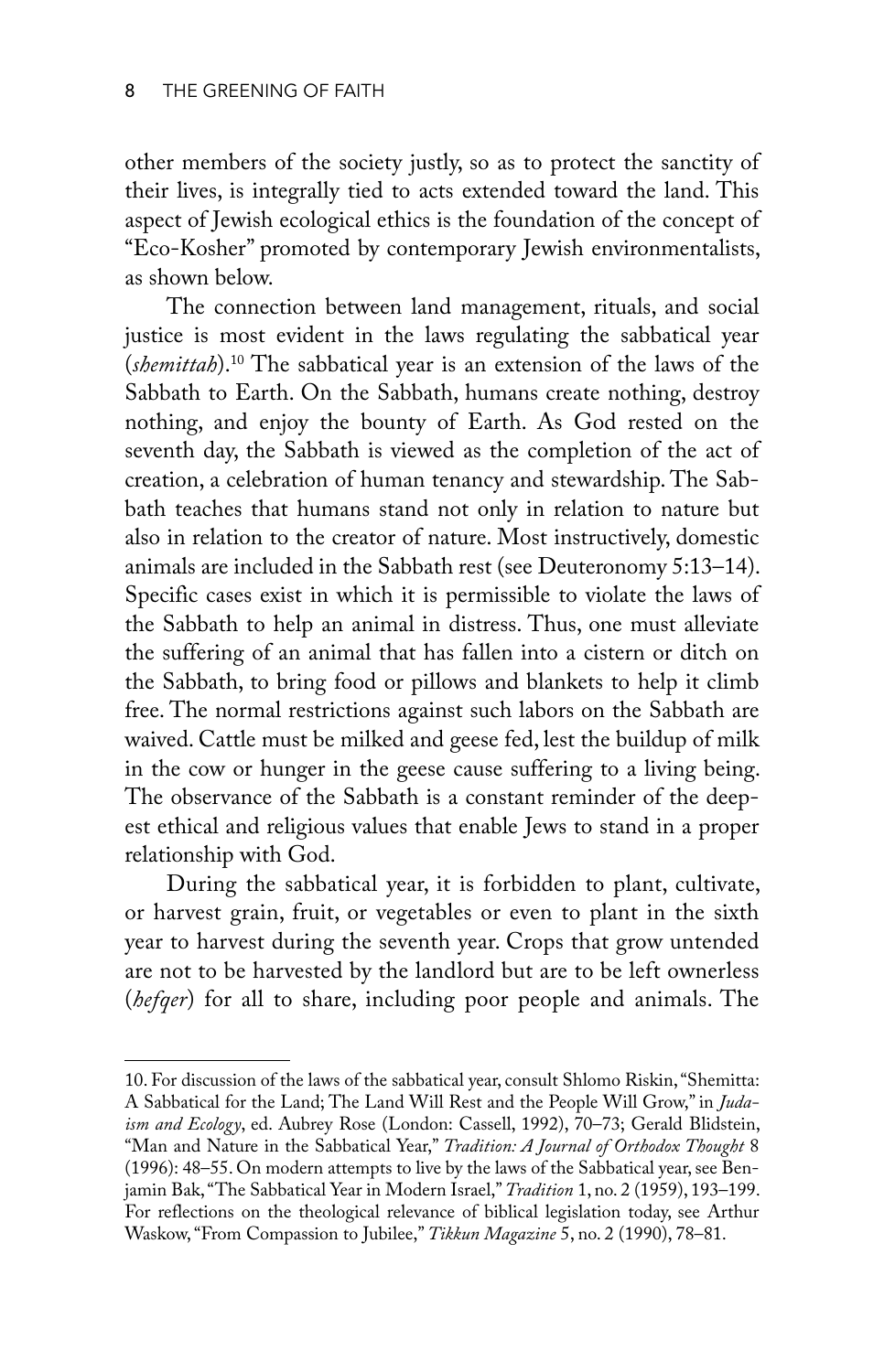rest imposed during the sabbatical year helps restore nutrients and improves the soil, promotes diversity in plant life, and helps maintain vigorous cultivars. On the seventh year, debts contracted by fellow Israelites are to be remitted (see Leviticus 25; Deuteronomy 15:3), providing temporary relief from these obligations. In the Jubilee year, all Hebrew slaves are manumitted, regardless of when they were acquired (see Leviticus 25:39–41), to teach that slavery is not a natural state.

The laws of the sabbatical years were practically reversed in the rabbinic period when a written document (*prozbul*) assigned the debt to the court before the sabbatical year with the intention of collecting the debt at a later time. This reinterpretation indicates the broad transformation of ancient Israelite religion especially after the destruction of the Second Temple and the emergence of rabbinic Judaism.

#### THE SANCTIFICATION OF NATURE IN RABBINIC JUDAISM

The rabbis elaborated and expanded many biblical laws, including laws concerning the land, its flora and fauna, claiming the status of oral Torah to their legal deliberations. Together the written Torah and the oral Torah constituted the ideal way of life that all Jews should follow. By 600 CE, the Judaism of the rabbis would become normative so that to be Jewish meant to live the Torah as interpreted by the rabbis.11 Rabbinic Judaism created a religious system aimed at making Jews holy as God is holy outside the precincts of the Jerusalem Temple and even without the Temple altogether. All aspects of life—space, time, the human body, and human relations—were sanctified by following a prescribed and all-encompassing way of life. These prescriptions, or commandments (*mitzvot*), capture the creative tension between nature and Torah in rabbinic Judaism. On the

<sup>11.</sup> The logic of rabbinic Judaism is best explained by the numerous writings of Jacob Neusner, including *The Way of Torah: An Introduction to Judaism,* 5th ed. (Belmont, CA: Wadsworth, 1993). Neusner insightfully speaks about the "ecology of Judaism," a phrase that highlights the intrinsic connection between the Jews and their natural environment.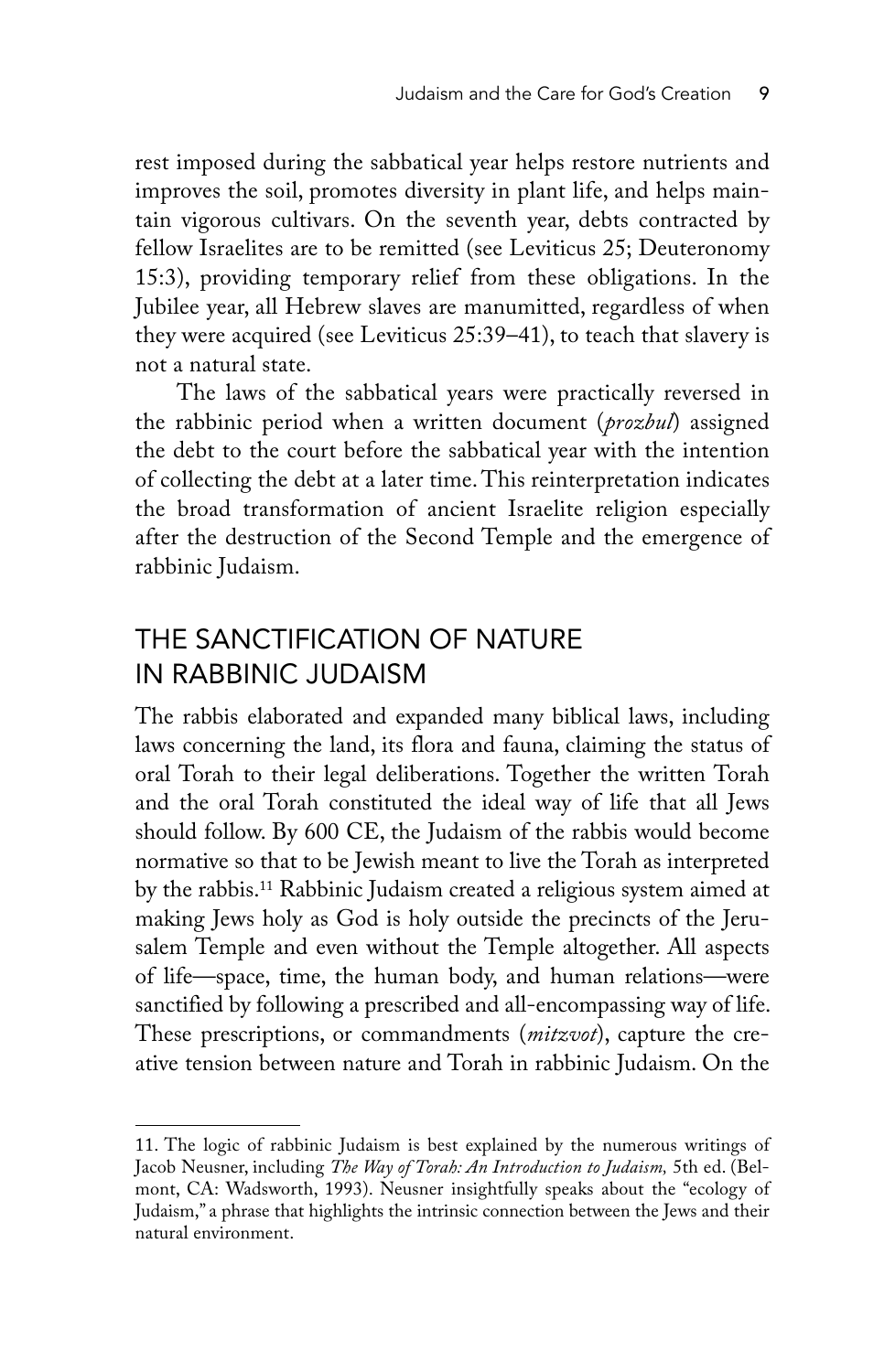one hand, the sacred texts as interpreted by the rabbis specify normative behavior, ethical values, and social ideals that shaped all aspects of Jewish life, including attitudes toward the natural world. On the other hand, the veneration of and dedication to the Torah caused the distancing of religious Jews from the natural world. Because studying Torah was presented as the most important commandment, equivalent in worth to all other commandments combined, a rabbinic text declared that Scripture regards the one who stops Torah study to appreciate the beauty of nature "as if he forfeited his soul" (Mishna, Tractate Avot 3.7).12 Precisely because rabbinic Judaism placed Torah at the center of Jewish life, rabbinic Jews would experience the natural world through the prism of Torah.

Rabbinic Judaism posed an elaborate program for the sanctification of nature through observance of divine commandments.13 In daily prayers, the Jewish worshipper sanctifies nature by expressing gratitude to the Creator "who in his goodness creates each day." The prayers recognized the daily changes in the rhythm of nature morning, evening, and night—and recognized the power of God to bring about changes. Similarly, when Jews witness natural phenomena such as a storm or a tree blossoming, they are obligated to say a blessing that bears witness to God's power in nature. The observant Jew blesses God for the natural functions of the human body and for the food that God provides to nourish the human body. Through such blessings, acts from which the worshipper derives either benefit or pleasure are consecrated to God. To act otherwise is a form of theft (Tosefta, tractate Berakhot 6.3).

An example of the sanctification of nature in rabbinic Judaism can be seen in the festival of Sukkot (Tabernacles). Originally celebrated at the end of the summer harvest and the preparation for the rainy season in the land of Israel, Sukkot was associated with the redemption of Israel from Egypt (see Leviticus 23:24). Removed from the protection of their regular dwelling, the Israelites had

<sup>12.</sup> For analysis of this rabbinic text that attempts to overcome the tension, see Jeremy Benstein, "'One, Walking and Studying . . . ': Nature vs. Torah," *Judaism: A Quarterly Journal* 44 (1991–92), 25–35.

<sup>13.</sup> Michael Wyschogrod, "Judaism and the Sanctification of Nature," *The Melton Journal* 24 (Spring 1991), 5–7.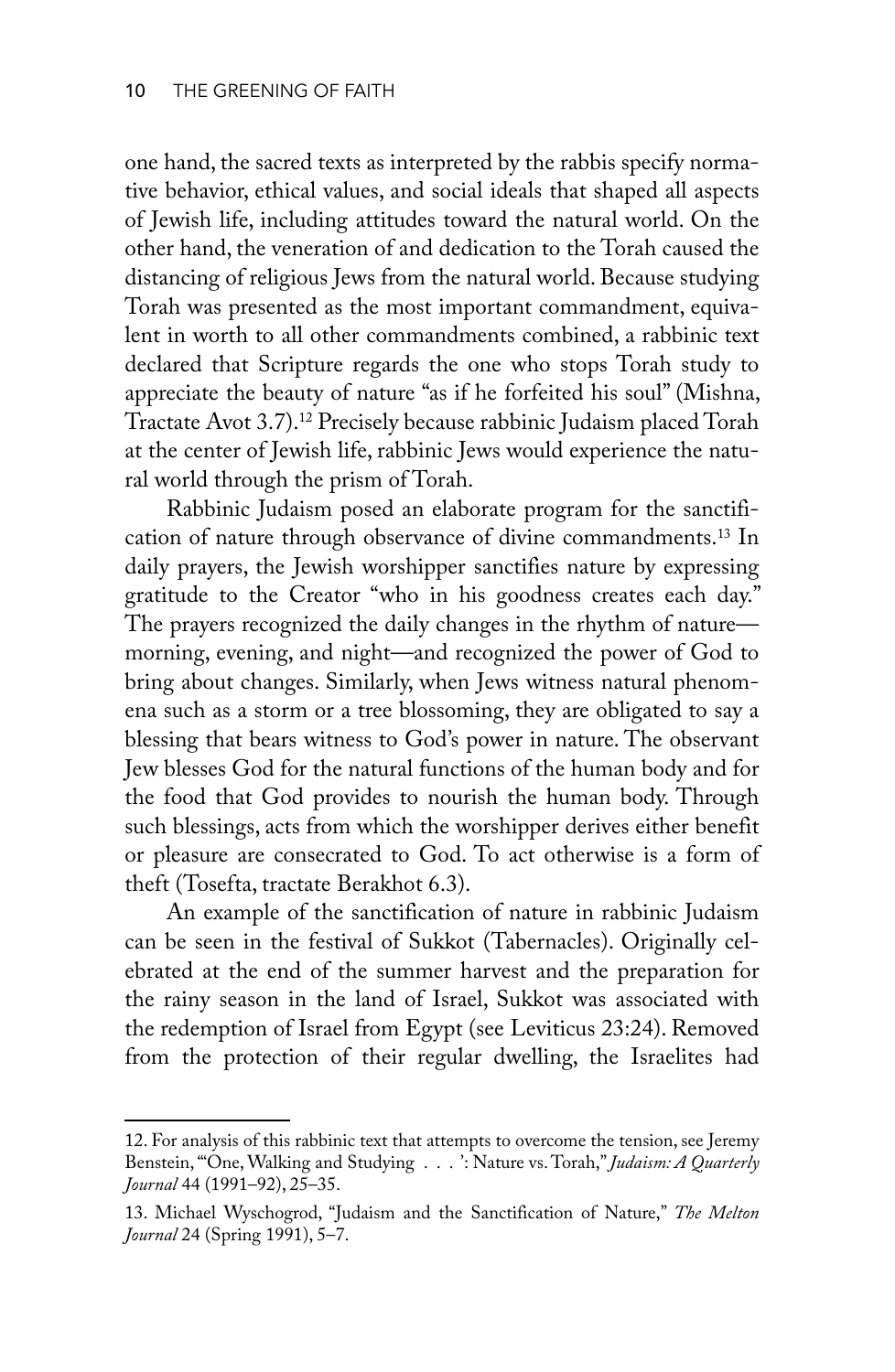wandered in the desert, forced to live in temporary dwellings (the Hebrew *sukkah* [plural, *sukkot*] refers to this booth). Life in a *sukkah* compelled the Israelites to experience the power of God in nature more directly and become even more grateful to God's power of deliverance. In addition to dwelling in a *sukkah*, the Israelites were commanded to "take the fruit of majestic trees, branches of palm trees, boughs of leafy trees, and willows of the brook; and . . . [to] rejoice before the Lorp your God for seven days" (Leviticus 23:40). In this manner, nature became a means for Israel's fulfillment of the commandment to rejoice before God.14 After the destruction of the Temple, the complex ritual of this pilgrimage festival could no longer be carried out in the Temple. Hence, the rabbis elaborated the symbolic meaning of the *sukkah*, viewing it as a sacred home and the locus for the divine presence.

Another Jewish festival also celebrated the ritual transformation of nature. First mentioned in the Mishnah (Rosh Hashanah 1.1), the fifteenth day of the month of Shevat, which coincides with the beginning of bloom of almond trees after the period of dormancy during winter, was celebrated as "the new year for trees."15 The celebration apparently originated in the secular activity of paying taxes on fruit trees, but it received a religious meaning when the day was interpreted as God's judgment of trees, analogous to the judgment of people at the beginning of the Jewish year. During the Middle Ages, when the Jews no longer dwelled in the land of Israel, the festival assumed a new symbolic meaning, with new prayers and new customs. Fruits grown in the land of Israel were eaten by Diaspora Jews, and a special set of Psalms was added to the daily liturgy. The most elaborate ritual for the holiday was constructed by kabbalists in the sixteenth century, for whom the land of Israel was no longer merely a

<sup>14.</sup> On the history of this festival and the symbolism of its rituals, consult Jeffrey L. Rubinstein, *The History of Sukkot in the Second Temple and Rabbinic Periods* (Atlanta: Scholars Press, 1995); and "The Symbolism of the Sukkah," *Judaism* 43 (1994), 371–387. On the significance of Sukkot for Jewish environmentalism, see "Sukkot: A Holiday of Joy," in *Ecology & the Jewish Spirit: Where Nature and the Sacred Meet*, ed. Ellen Bernstein (Woodstock, VT: Jewish Lights, 2000), 133–136.

<sup>15.</sup> For more on the history, significance, and transformation of the festival of Tu B'Shvat, consult Ari Elon, Naomi Mara Hyman, and Arthur Waskow, eds., *Trees, Earth and Torah: A Tu B'Shvat Anthology* (Philadelphia: Jewish Publication Society, 2000).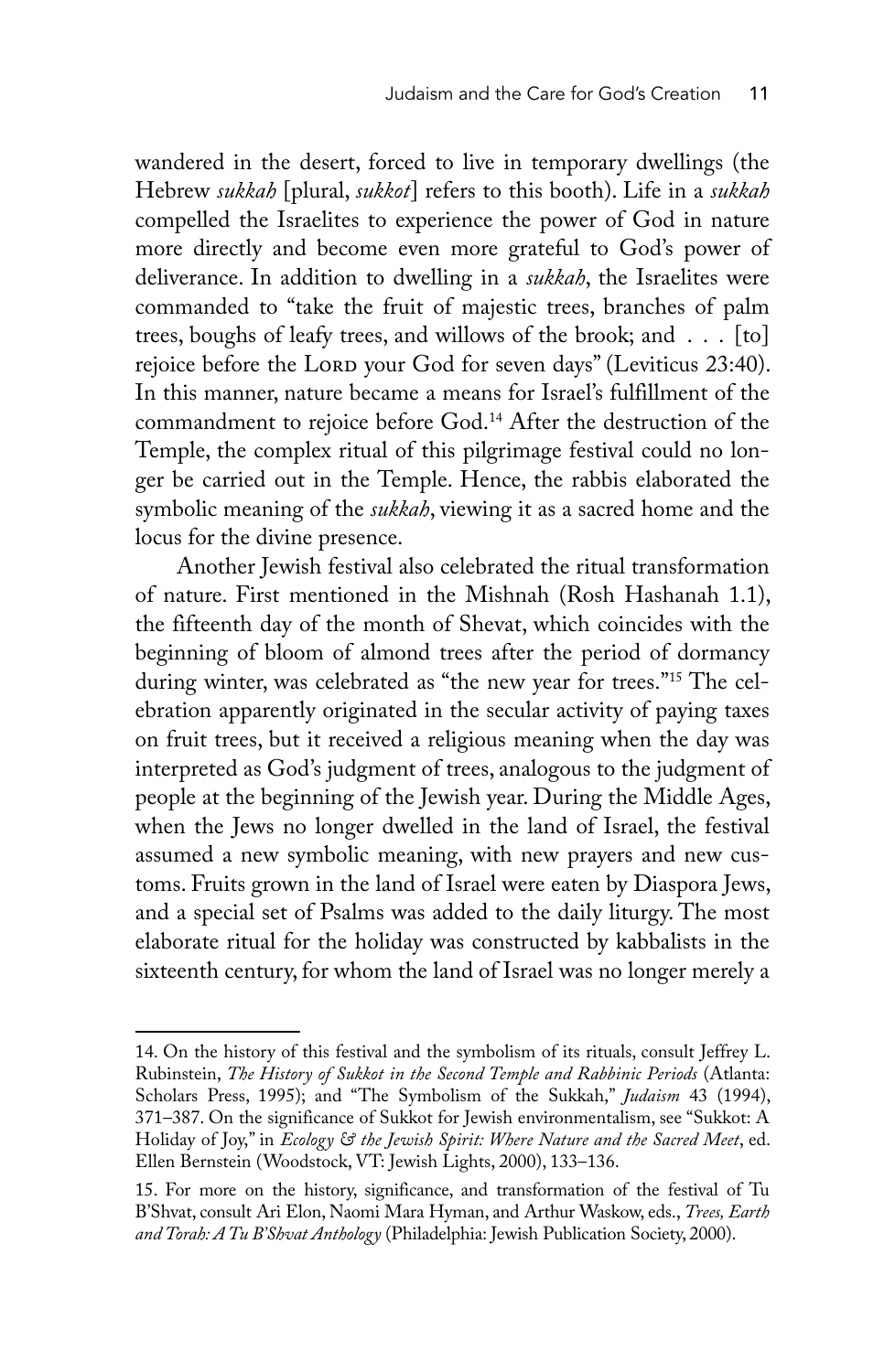physical place but also a spiritual reality. Modeled after the Passover service, the kabbalistic ritual for the "new year for trees" endowed it with the capacity to restore the flow of divine energy to the broken world. The very fact that, for the kabbalists, everything in the world was a symbol of divine reality facilitated the creation of new rituals and endowed natural objects with a new spiritual meaning. Thus, nature was absorbed into the sacred narrative of Judaism. In modern times the festival of Tu B'shvat was revived in the State of Israel but with no reference to its religious meaning; instead, the festival was used to launch massive efforts of reforestation. By contrast, in North America, Jewish environmentalists in recent years have revived the kabbalistic ritual with its symbolic meanings to allow Jews to invest emotionally with the ecologically significant ancient practice.

In their attempt to create a holy society, the rabbis elaborated biblical ecological legislation though the Temple no longer existed. For example, the rabbis decreed that gifts to God are to be made only from produce grown by Israelites in the land of Israel, in contrast to all other cereal and animal offerings, which may be brought to the Temple also from outside the land (Mishnah Men 8:1; Mishna Parah 2:1). Some of the consecrated produce is to be given to the priests and Levites, whereas other produce is to be eaten by the farmer. Similarly, the rabbis elaborated on the biblical prohibition against mixing of species in Mishnah, Tractate Kil'ayim and in the Palestinian Talmud on that tractate. While rabbinic rulings about the main grains of the land of Israel—wheat, rye grass, barley, oats, and spelt—and about other species of vegetation do not indicate that the rabbis understood the principles of genetic engineering, it does suggest they were keen observers of the natural world and they respected diversification of nature.

The biblical prohibition on the cutting down of fruit-bearing trees during time of war (see Deuteronomy 20:19) was generalized by the rabbinic sages into the general prohibition against all forms of destruction, complete or incomplete, direct or indirect, of all objects that may be potential benefit to humans.16 By invoking the principle of "do not destroy," the rabbis prohibited cutting off water supply

<sup>16.</sup> Eilon Schwartz, "*Bal Tashchit:* A Jewish Environmental Precept," *Environmental Ethics* 19 (1997), 355–74.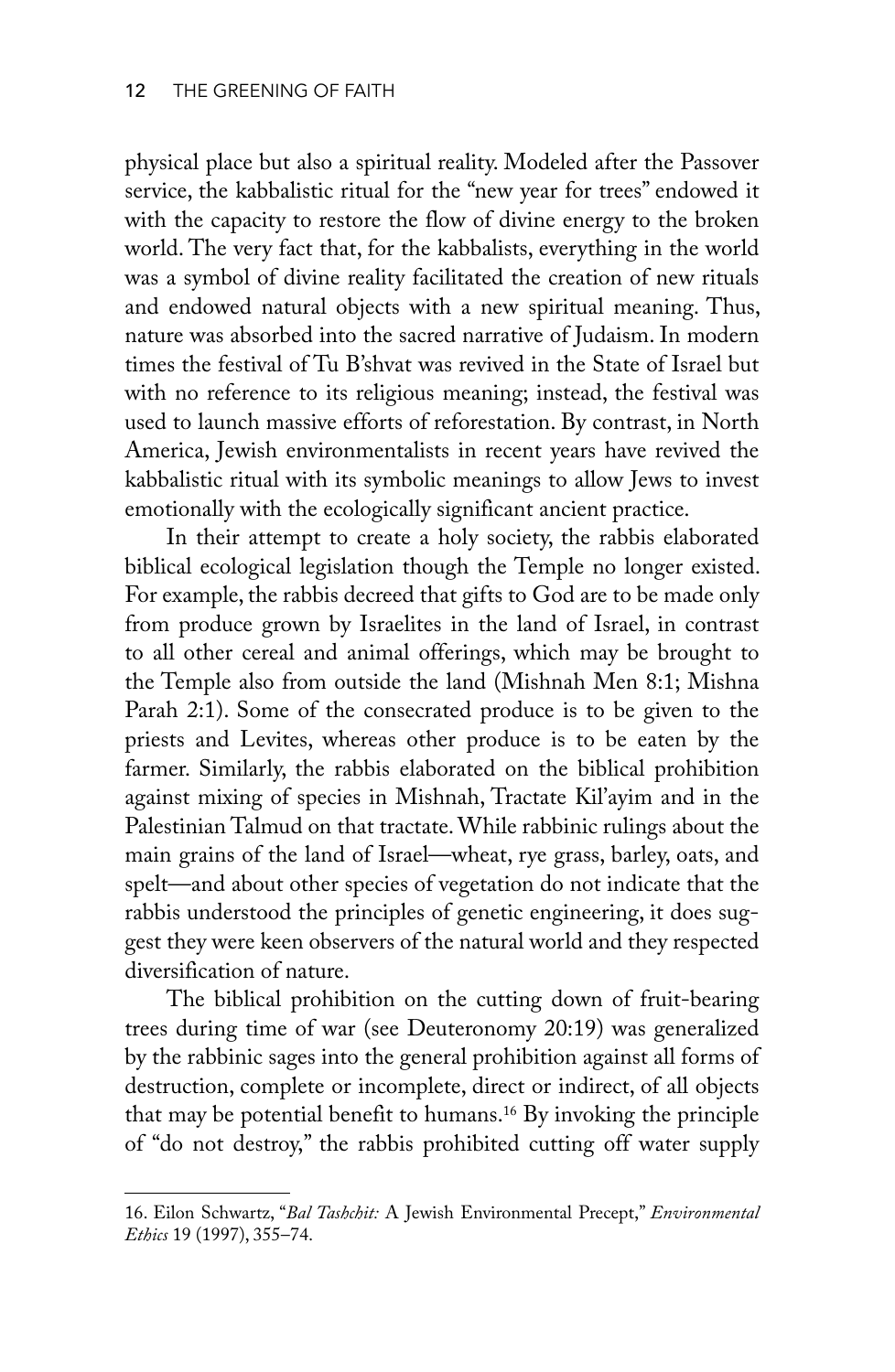to trees; overgrazing the countryside; unjustified killing of animals or feeding them harmful foods; hunting animals for sport; species extinction and the destruction of cultivated plant varieties; pollution of air and water; overconsumption of anything; and the waste of mineral and other resources. These environmental regulations indicate that the Jewish legal tradition requires that one carefully weigh the ramifications of all actions and behavior for every interaction with the natural world; it also sets priorities and weighs conflicting interests and permanent modification of the environment.

The rabbis further extended the ethics of care by closely attending to the needs of animals.17 On the basis of Deuteronomy 22:6, which forbids the killing of a bird with her young because it is exceptionally cruel, the rabbis articulated the general principle of *tza`ar ba`aley hayyim* (literally "distress of living creatures") that prohibits the affliction of needless suffering on animals. The rabbis considered this particular commandment one of seven commandments given to the sons of Noah and, therefore, binding on all humans, not just on Jews. The obligation to release the ass from its burden (Exodus 23:5), that is, to assist the owner in unloading merchandise or materials by a beast of burden and a similar obligation to come to the assistance of a fallen animal (see Deuteronomy 22:4) are understood by rabbinic sources (BT Baba Metzi`a 32b) as duties rooted in the concern for the financial loss that would be suffered by the animal's master were the animal to collapse under the weight of the burden. Although generally human needs take precedence over the suffering of animals, there are cases in which the rabbis privilege the needs of animals. Thus, Deuteronomy 1:15 is understood in rabbinic exegesis as forbidding a person to partake of any food unless one has first fed one's animal (BT Berakhot 41a; Gittin 62a). Similarly, one is permitted to buy animals only after one can assure that the animals could be fed (Yerushalmi, Yebamot 15:3; Ketubot 4:8).

The concern for future generations of nonhuman species is elaborated in *Deuteronomy Rabbah* 6.5, Babylonian Talmud, Tractate

<sup>17.</sup> Elijah Shochet, *Animal Life in Jewish Tradition: Attitudes and Relationships* (New York: KTAV, 1984); Noah J. Cohen, *Tza'ar Ba'ale Hayim: The Prevention of Cruelty to Animals, Its Bases, Development, and Legislation in Hebrew Literature*, 2nd ed. (New York: Feldheim, 1976).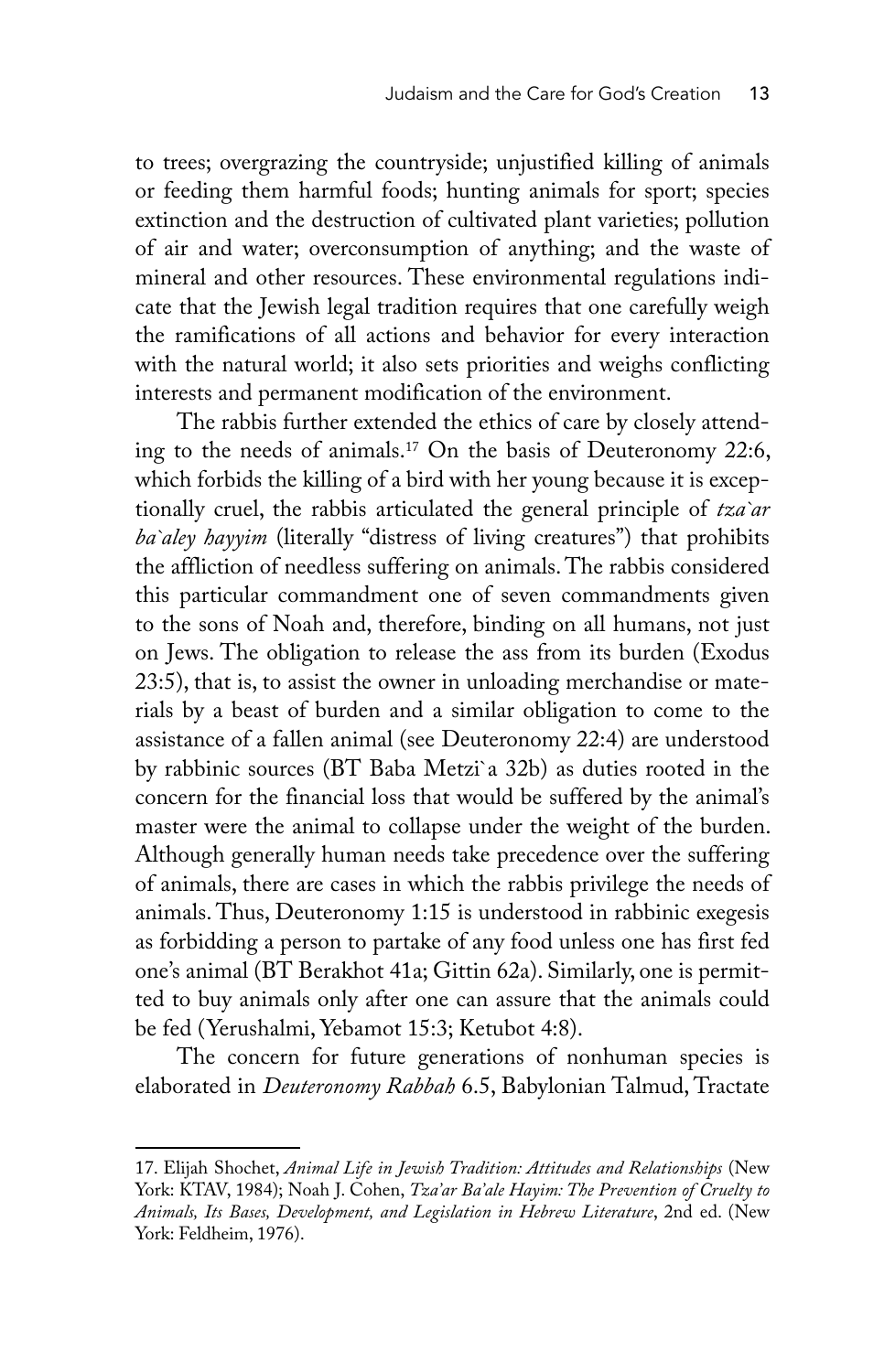Hullin 138b-42a, and *Sifre Deuteronomy* 2.27, specifying that the person who finds the nest is allowed to take the nestlings only if they are not fledged. Such concern intimates a notion of sustained use of resources and could provide Jewish support for the concept of sustainability. This reasoning led the rabbis to prohibit raising sheep and goats that graze, even though the rabbis were aware these animals generated a profitable business in the Roman Empire (Babylonian Talmud, Tractate Hullin 58b). The ban was imposed after the devastation of Judea in the Bar Kokhba revolt (132–135 CE) to enable the land to heal from the devastation of the war: thus short-term hardship was traded with long-term gains. This kind of environmental legislation was legitimated by appeal to the holiness of the land, but it also indicates attention to the particular physical conditions.

Although the rabbis speculated about the origin of the universe and reflected on the order of creation in Genesis, they were mainly concerned about nature as a source for moral lessons. For example, the Talmud notes that if the Torah did not prescribe certain virtues, Israel would have learned honesty from the ant, modesty from the cat, chastity from the dove, and loyalty from the cock (BT Erubin 100b). Conversely, some animals exemplify vices that humans must avoid. Anecdotes about individual rabbinic figures depict them either as observers of natural phenomena (e.g., Rabbi Shimon ben Halfta) or as people who have special sensitivity to their domestic animals (e.g., Rabbi Pinchas ben Yair). By parables and fables in which animals are employed allegorically, the rabbis inculcated their ethical outlook and the virtues they sought to cultivate in humans, especially modesty, self-control, and prudence.

The purpose of rabbinic legislation was to cultivate the upright moral personality that could stand in a relationship with God. On the one hand, the rabbinic interpretation of Scripture specified normative behavior, ethical values, and social ideals that shaped Jewish attitude toward nature, but, on the other hand, the dedication to Torah study distanced rabbinic Jews from the natural world. The Torah was believed to be the paradigm that God had consulted when creating the world. To know how God wishes Jews to behave, they must consult the Torah. Thus the sacred text and its ongoing interpretation both sanctified the natural world and called on Jews to